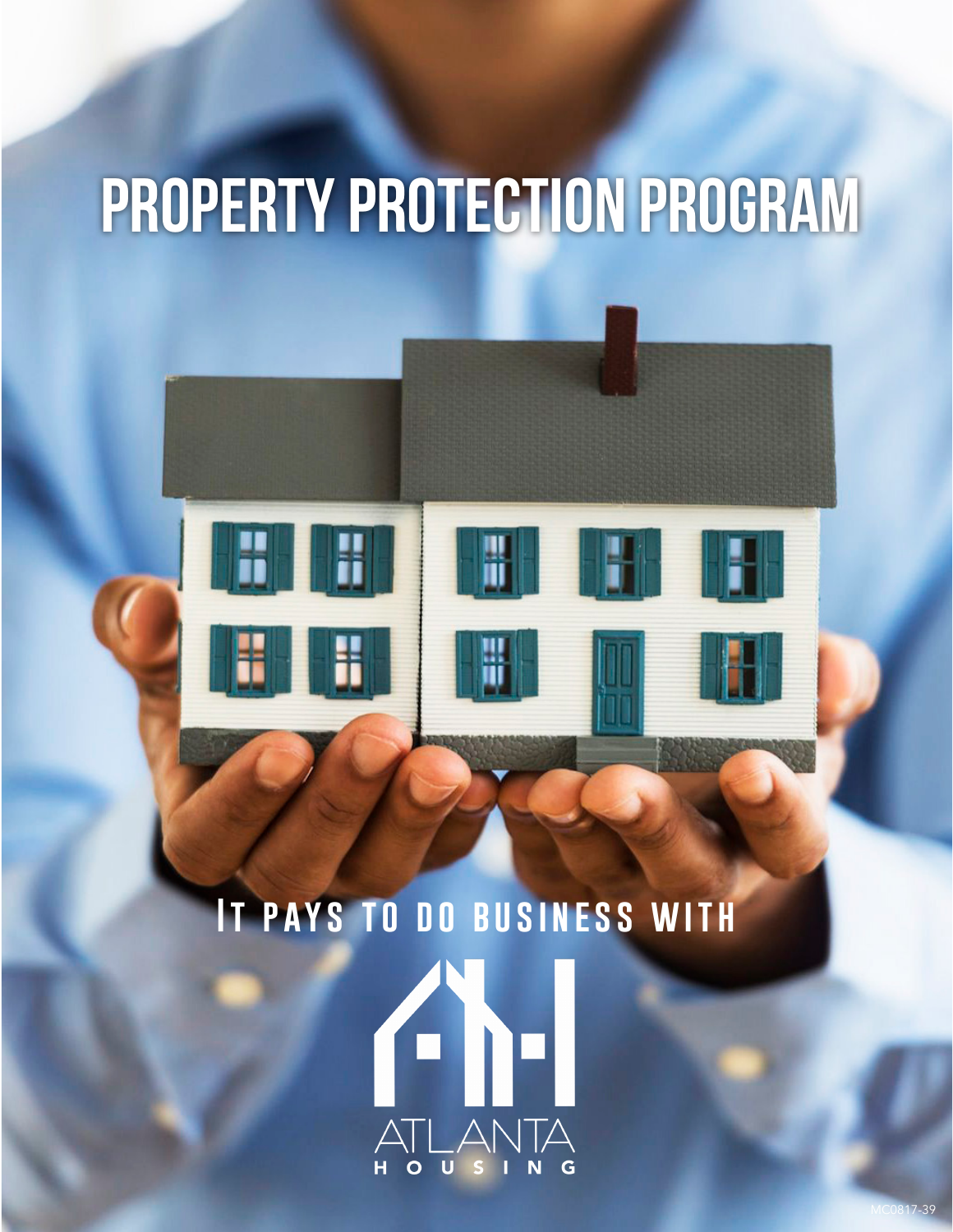#### **What is COVERED?**

#### Program Guidelines

 ${\sf P}^2$  is much like a warranty or an insurance program only without sign-up or out-of-pocket premiums. As a property owner with The Housing Authority of the City of Atlanta, Georgia (AHA), you are automatically eligible to file a claim through  $P^2$ . After a \$250 deductible per claim, AHA pays up to \$2,000 per claim to property owners for excessive tenant-related property damage that results from abuse or accidents. All damage must exceed normal wear and tear.

Property owners may submit a P $^2$  claim any time during the tenant's occupancy or within 14 days of the tenant's move-out date. If the tenant is occupying the unit at the time the property owner discovers the excessive damages, AHA will follow its normal inspection remediation process and allow the tenant 30 days to make the repairs. If the tenant fails to make the repairs during that time, the property owner can file a  $P^2$  claim to receive compensation for the repairs.

If the tenant has moved out at the time the property owner discovers the excessive damages, the property owner must submit the  $P^2$  claim form to AHA within 14 days of the tenant's move-out date. In this instance, property owners will be required to complete a walk-through inspection within 7 days of the tenant's move-out date and submit proof to AHA along with the  $P^2$  claim form.





#### **Property Protection Program (P ) 2**

#### **What is the Property Protection Program (P )? 2**

By accepting a payment issued under an approved Property Protection claim, property owners must agree that they will be responsible for making the repairs to the unit in order for the unit to resume participation on the Housing Choice Voucher Program (HCVP). Failure to do so may result in additional future damage claims to the property which will not be covered by AHA's Property Protection Program and termination of the unit from the HCVP. The property owner agrees that any payments received pursuant to the claim have not been provided by the tenant and will not be requested from the tenant. If any portion of the damage is not covered by the Property Protection Program, the property owner agrees to notify AHA if such uncovered portion is requested of the tenant.

Tenant-related events of abuse or accidents causing major damage to the unit exceeding a minimum repair cost of \$250 are covered. Examples include but are not limited to:

•Floor covering damage such as rips, tears or other evidence of excessive

- •Physical damage to walls and ceilings requiring more than minor patching and painting (i.e. gaping holes in walls)
- 
- distress
- •Doors ripped off hinges
- •Broken windows
- •Missing fixtures
- •Holes in ceiling from removed fixtures
- •Holes, stains or burns in carpet
- •Missing or cracked bathroom tiles
- •Damage to mechanical system due to abuse
- •Damage from pets or animals (excluding yard repair)
- •Severe cases of pest infestation
- •Theft of power that results in damage to the electrical system



230 John Wesley Dobbs Ave | Atlanta, GA 30303 Phone: (404)541-6759 | Email: leads@atlantahousing.org

@housingatlanta @housingatlanta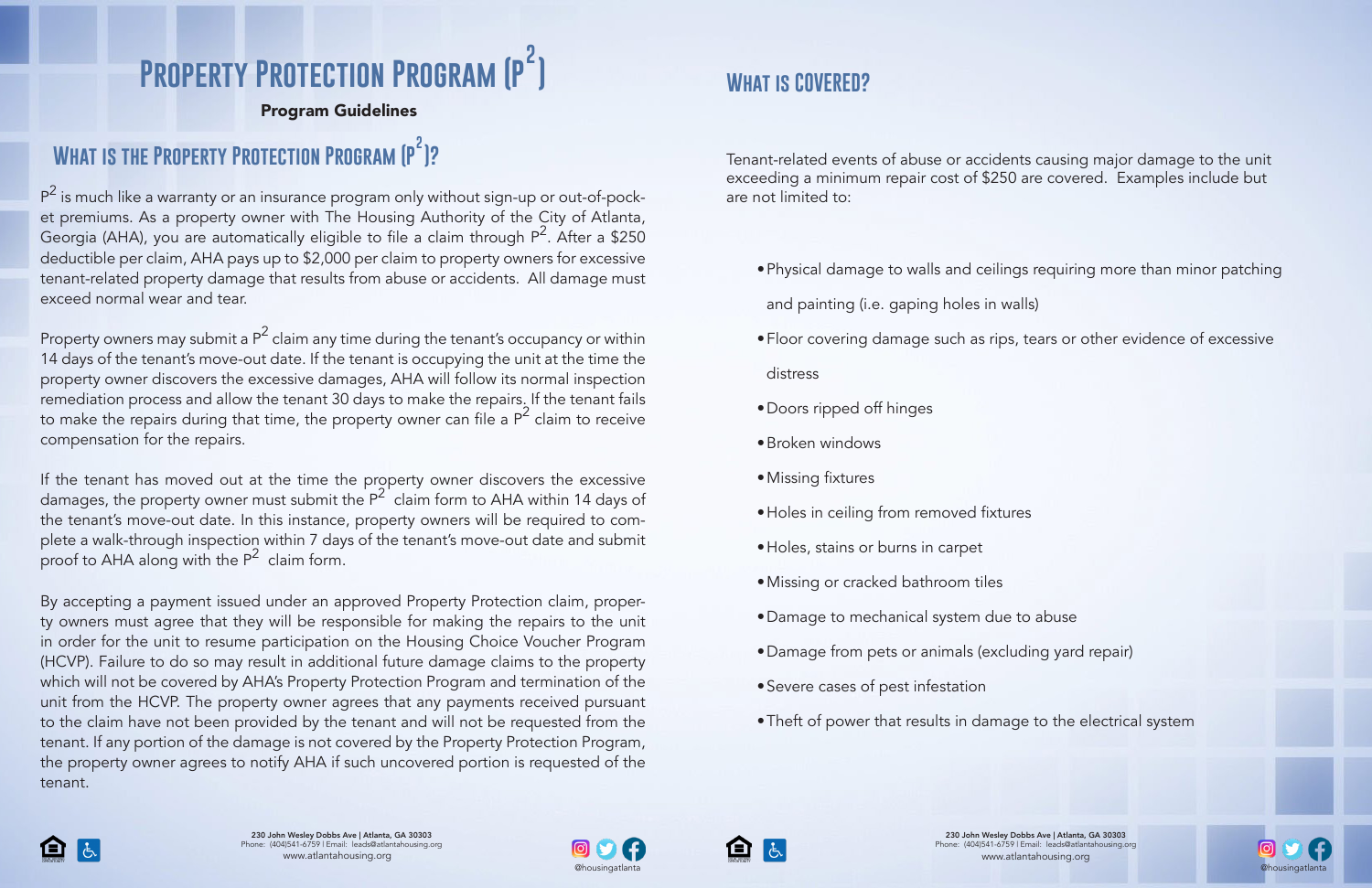## **Preventative Measures for Property Owners**

## **Move-In Tips**

## **LIVE-In Tips**

## **MOVE-OUT Tips**

- Obtain a signed lease with agreed-upon terms and conditions that clearly explains property owner and tenant roles and responsibilities.
- Conduct a walk-through inspection with tenant prior to move-in. Provide an itemized checklist and obtain the tenant's signature.
- Take photos of the property in its current condition.
- Collect a security deposit from the tenant if AHA does not provide a Leasing Incentive Fee (LIF).

- Set a schedule for walk-through inspections at least once a year. We recommend once per quarter.
- Drive by the unit on a regular basis.
- Address property maintenance issues in a timely manner.
- Keep good records of any notices provided to the tenant.
- Attempt to resolve issues with tenant prior to notifying AHA.

Complete and submit the  $P^2$  form along with any supporting documentation.

#### **STEP 3**

An AHA inspector will verify the damage to the property and determine whether it is eligible for a  $P^2$  compensation payment.

AHA will pay the estimated repair cost up to \$2,000, after a \$250 deductible, within six to eight weeks of receipt of the  $P^2$  form.

(Note: Walk-through inspections are required for all Property Protection Claims submitted after the tenant has

- Conduct a walk-through inspection of the unit with the tenant immediately after move-out. Provide an itemized checklist and obtain the tenant's signature and date. date and submit proof to AHA with the Property Protection claim request form.)
- If the tenant refuses to complete the walk-through inspection, document any attempt to complete the inspection with the tenant.
- Take photos of the property's condition upon move-out.



moved out. Property owners must complete the walk-through inspection within 7 days of the tenant's move-out

230 John Wesley Dobbs Ave | Atlanta, GA 30303 Phone: (404)541-6759 | Email: leads@atlantahousing.org www.atlantahousing.org



#### **How do I file a claim?**

#### **STEP1**

Login to the Landlord Portal to retrieve a  $P^2$  form.

#### STEP<sub>2</sub>

A Portfolio Administrator will review your completed form to ensure the claim meets the minimum requirements.

#### **STEP 4**

#### Step 5

AHA will determine an estimated repair cost.

#### **STEP 6**